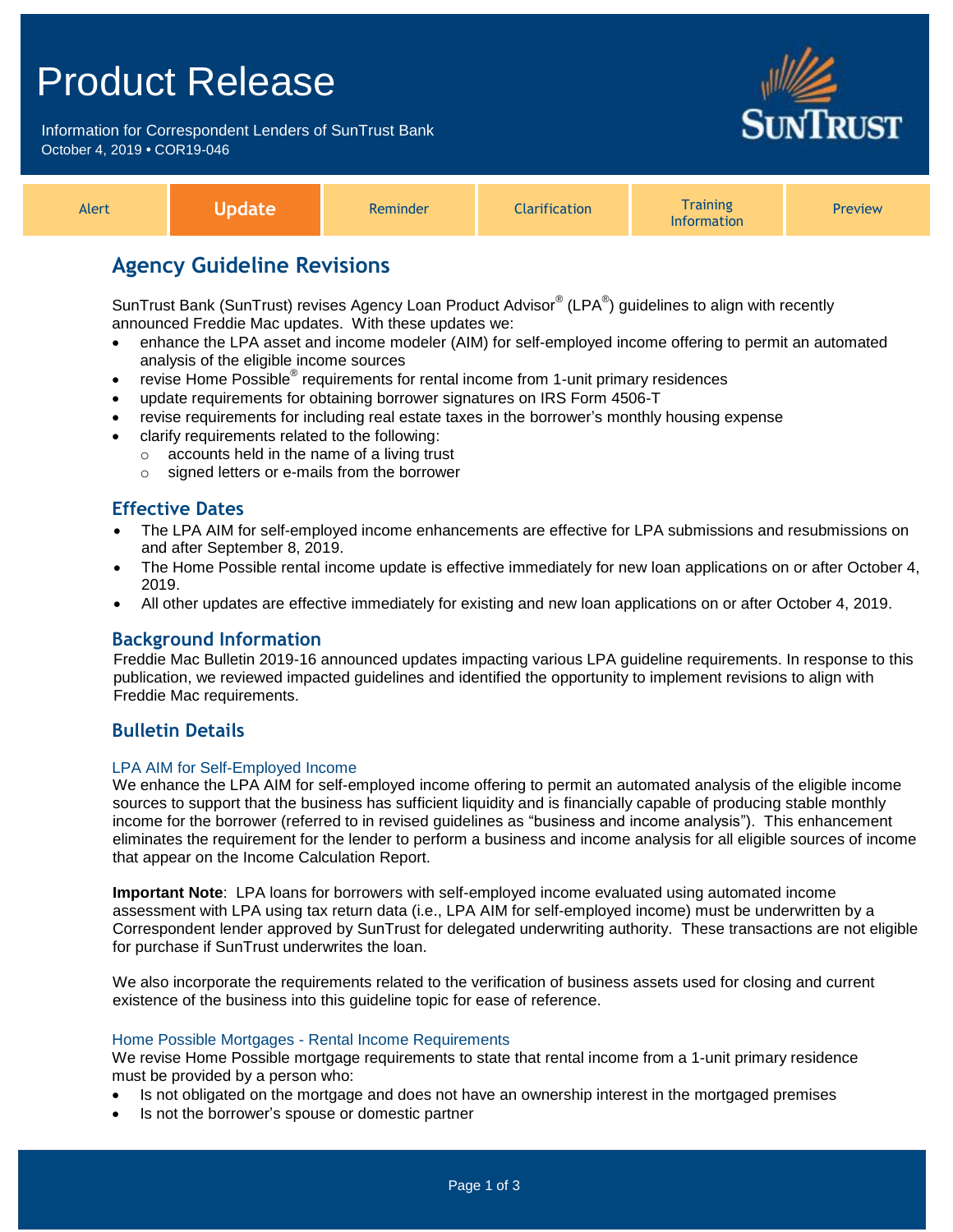# Product Release

Information for Correspondent Lenders of SunTrust Bank October 4, 2019 **•** COR19-046



## **Bulletin Details, continued**

#### IRS Form 4506-T, *Request for Transcript of Tax Return*

For LPA loans, previously, all borrowers whose income and assets were used to qualify for a mortgage were required to sign IRS Form 4506-T *both* on the application date and again on the note date. We revise LPA guidelines and remove the "at application" signature requirement. Guidelines now state that IRS Form 4506-T must be signed no later than the note date. Freddie Mac has updated the applicable LPA feedback messages to reflect this change.

#### Calculation of Monthly Housing Expense - Real Estate Taxes

For LPA loans, we clarify guidelines to state that the real estate tax amount included in the monthly housing expense must be based on the value of the improvements plus the value of the land. We also provide additional guidance related to the amount of real estate tax that must be included in the monthly housing expense calculation in a jurisdiction where a transfer of ownership leads to a change in the tax amount and for properties with tax abatements.

#### Accounts Held in the Name of a Living Trust

For LPA loans, we clarify that asset accounts held in the name of a living trust are considered to be owned by the borrower when the borrower is the settlor of the living trust. As a result, such assets are considered borrower personal funds and are also eligible to be used in conjunction with the provisions of the "Assets as a Basis for Repayment of Obligations" guidelines.

#### Signed Letters or E-mails from the Borrower

We revise the following LPA guideline topics to specify that when written explanations or statements are required from the borrower, acceptable formats include signed letters or e-mails directly from the borrower:

- Home Possible / Boarder Income
- Pooled Funds
- Temporary Leave Income

#### Before and After Matrices

- [Click here](http://www.truistsellerguide.com/manual/cor/products/Cr19-046BA-LPAAIM.pdf) to see the before and after matrix that provides a detailed overview of the LPA AIM for selfemployed income updates.
- [Click here](http://www.truistsellerguide.com/manual/cor/products/Cr19-046BA-New.pdf) to see the before and after matrix that provides a detailed overview of the Home Possible rental income update.
- [Click here](http://www.truistsellerguide.com/manual/cor/products/Cr19-046BA-Exist.pdf) to see the before and after matrix that provides a detailed overview of all other LPA updates.

#### Revised Materials

Click <u>[Underwriting,](https://www.truistsellerguide.com/Manual/cor/general/1.05Underwriting.pdf) [Agency Loan Programs,](https://www.truistsellerguide.com/manual/cor/products/CAgency.pdf)</u> and Fannie Mae HomeReady<sup>®</sup> [and Freddie Mac Home Possible](https://www.truistsellerguide.com/Manual/cor/products/CHomeReadyandHomePossible.pdf)<sup>®</sup> [Mortgages](https://www.truistsellerguide.com/Manual/cor/products/CHomeReadyandHomePossible.pdf) to review the revised product materials.

#### **Former Guidelines**

See the before and after matrices provided in the Bulletin Details section of this bulletin to access the former guidelines.